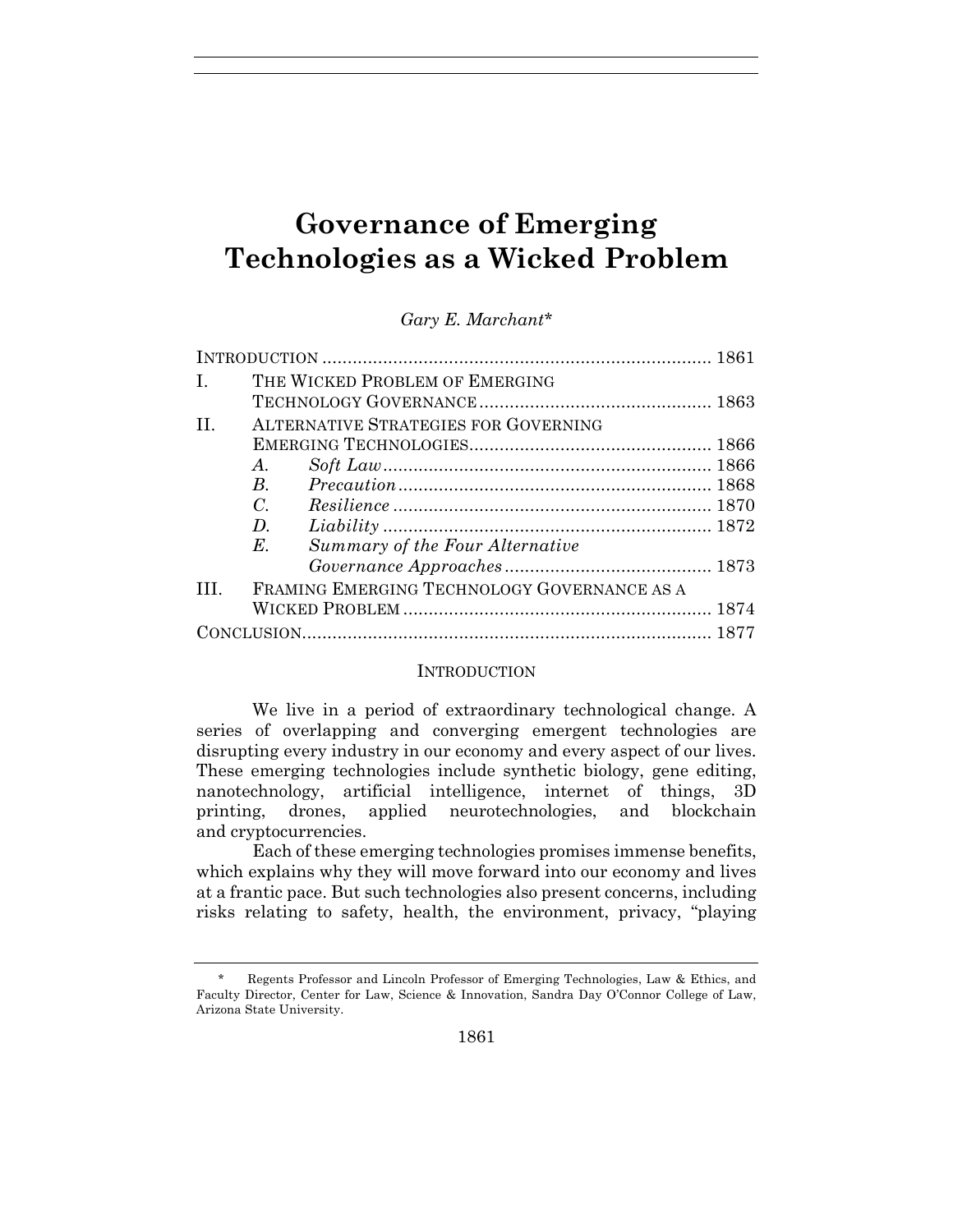God,"1 national security, bias and discrimination, fairness, economic equality, and democratic values. These risks need to be adequately addressed and managed if the associated technology is to be successfully adopted and integrated into society.

Yet, governance of emerging technologies presents an intractable challenge. Existing regulatory agencies lack the legal authority, expertise, and resources to regulate any of the emerging technologies comprehensively, even if they wanted to. But such sweeping traditional regulation may be inadvisable given how fast the technologies are progressing, which would likely make any regulatory enactments obsolete before their ink dried. The complexity of applications, entities, issues, and stakeholders further complicates regulation. Other governance approaches, including precaution, liability, and resilience, may also have a role to play, but each is incomplete and imperfect in its own right.

Governance of emerging technologies therefore presents a conundrum. No single optimum solution exists, but rather a collection of second-best strategies intersect, coexist, and—in some ways compete. This situation seems unsatisfactory until it is observed through the lens of the "wicked problem" framework.2 The wicked problem concept recognizes there is often no single, optimal solution to such a problem, but rather a mix of substandard solutions that must "satisfice."3 That is the best that can be done with a wicked problem. This also may be the best solution for the governance-of-emergingtechnologies problem.

This Article discusses the advantages of using the wicked problem framework to rethink the governance-of-emergingtechnologies problem. Using this framework forces the recognition that there will not be a single, effective solution to this problem. The defining

<sup>1.</sup> "Playing God" refers to the concern that humans are engaging in dangerous hubris when they try to change fundamental elements of the natural world as created by a supernatural creator. PRESIDENTIAL COMM'N FOR THE STUDY OF BIOETHICAL ISSUES, NEW DIRECTIONS: THE ETHICS OF SYNTHETIC BIOLOGY AND EMERGING TECHNOLOGIES 136, 156 (2010), https://bioethicsarchive. georgetown.edu/pcsbi/sites/default/files/PCSBI-Synthetic-Biology-Report-12.16.10\_0.pdf [https:// perma.cc/3DS2-7PVX]. Ironically, the argument is made more by secular than religious technology critics. *Id.* at 156. The Presidential Commission for the Study of Bioethical Issues found such terminology to be "unhelpful at best, misleading at worst." *Id.*

<sup>2.</sup> The first definition of "wicked problems" is believed to have been offered in an editorial by Professor C. West Churchman in 1967, who cited a definition by his University of California colleague Professor Horst Rittel of this new concept of wicked problems as "that class of social system problems which are ill-formulated, where the information is confusing, where there are many clients and decision makers with conflicting values, and where the ramifications in the whole system are thoroughly confusing." C. West Churchman, *Wicked Problems*, 14 MGMT. SCI. B-141, B-141 (1967).

<sup>3.</sup> Herbert A. Simon, *Theories of Decision-Making in Economics and Behavioral Science*, 49 AM. ECON. REV. 253, 262–64 (1959).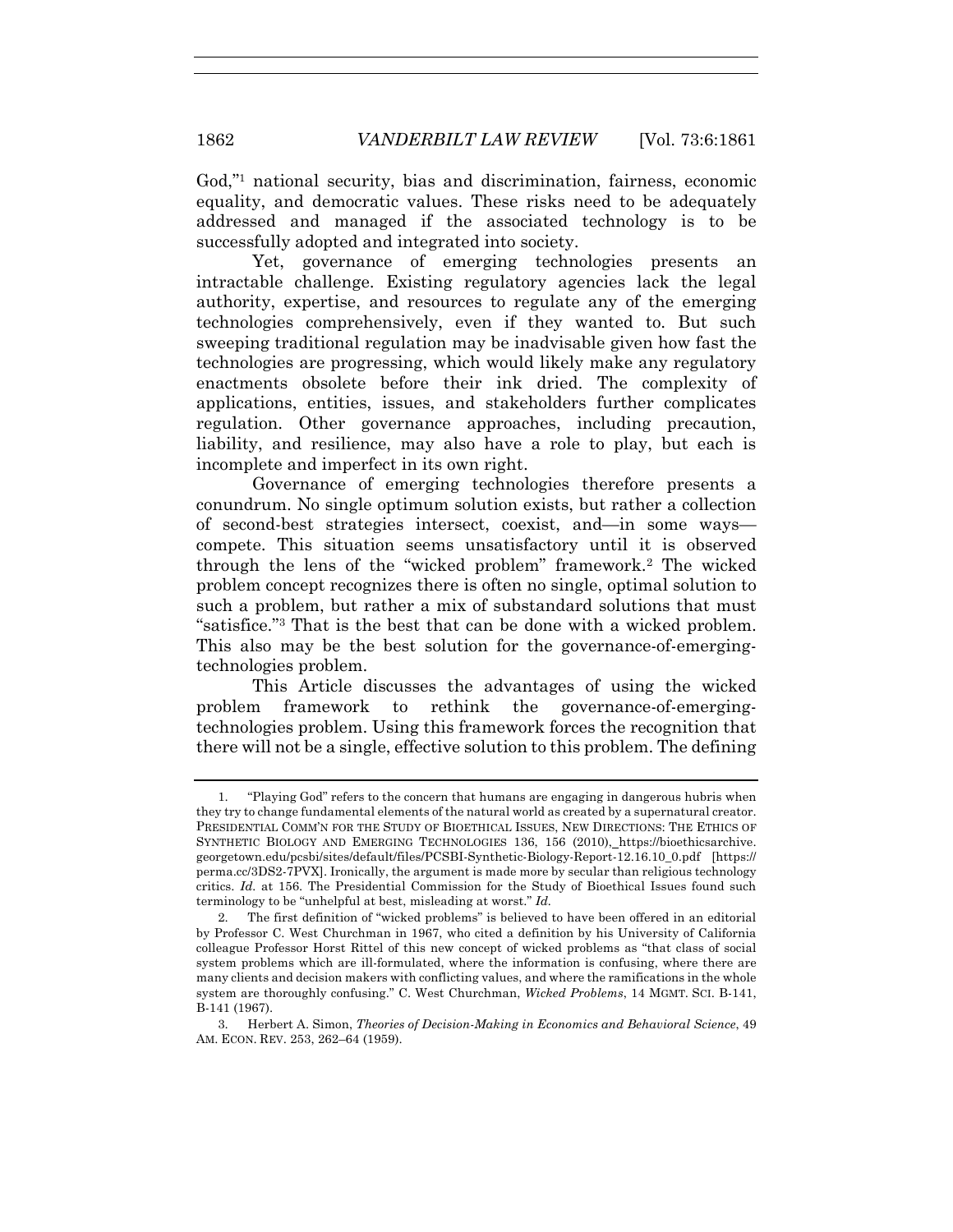characteristics of a wicked problem—complexity, diversity, and uncertainty4—make a perfect or even satisfactory solution to emerging technologies governance beyond reach. Rather, the best strategy will be to integrate a number of imperfect tools, recognizing and trying to compensate for their particular flaws, in pursuit of moving forward with highly beneficial technologies, while exercising responsibility and care to the extent feasible.

Part I expands the argument that emerging technologies are difficult to govern, and these management challenges align with the definition of a wicked problem. Part II surveys the various approaches that have been advocated for governing emerging technologies, describing not only their advantages but also their flaws and limitations. Finally, Part III elaborates on how the wicked problem concept provides a viable framework for moving forward with a governance system that is imperfect but suffices to achieve an acceptable outcome.

## I. THE WICKED PROBLEM OF EMERGING TECHNOLOGY GOVERNANCE

Emerging technologies—such as synthetic biology, gene editing, nanotechnology, artificial intelligence, internet of things, 3D printing, drones, applied neurotechnologies, and blockchain and cryptocurrencies—present a common set of governance challenges.5 Perhaps most significant is the "pacing problem," where the pace of technology development far outstrips the capability of regulatory systems to keep up.6 Powered by growing market demand and intense business competition, new technologies are being developed, deployed, and commercialized faster than ever before.7 At the same time, traditional governmental processes of legislation, regulation, and judicial review have been slowed by increasing bureaucratic requirements and the increasing politicization of technological disputes.8 The result of accelerating technology and decelerating regulatory oversight is a growing governance gap. Any new statutes or

<sup>4.</sup> Brian W. Head & John Alford, *Wicked Problems: Implications for Public Policy and Management*, 47 ADMIN. & SOC'Y 711, 716–18 (2015).

<sup>5.</sup> Gary E. Marchant, *Conclusion: Emerging Governance for Emergent Technologies*, *in* INNOVATIVE GOVERNANCE MODELS FOR EMERGING TECHNOLOGIES 254, 254 (Gary E. Marchant, Kenneth W. Abbott & Braden Allenby eds., 2013).

<sup>6.</sup> Gary E. Marchant, *The Growing Gap Between Emerging Technologies and the Law*, *in* THE GROWING GAP BETWEEN EMERGING TECHNOLOGIES AND LEGAL-ETHICAL OVERSIGHT: THE PACING PROBLEM 19, 19 (Gary Marchant, Braden Allenby & Joseph Herkert eds., 2011).

<sup>7</sup>*. See id.* at 20–22 (giving examples of this phenomenon in areas such as computing power, biological technology, and internet infrastructure).

<sup>8</sup>*. Id.* at 22–28.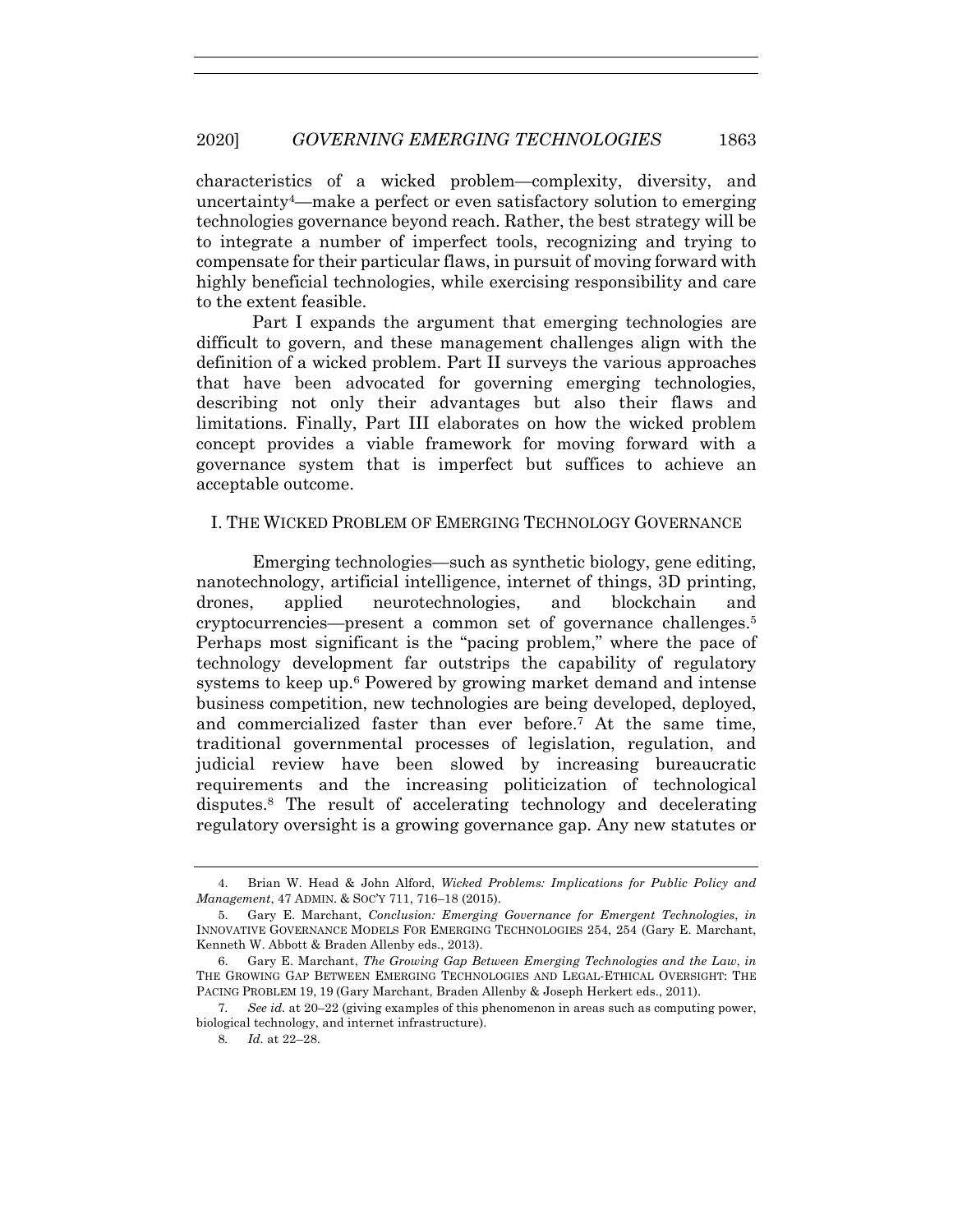regulations affecting these new technologies are likely to be outdated before the ink dries. As technology governance expert David Rajeski has noted, "[i]f you think that any existing regulatory framework can keep pace with this rate of change, think again."9 Facing such a bleak prospect, regulators often sensibly defer regulation, waiting for a more stable technology plateau that may or may not ever come.

A second regulatory challenge of many emerging technologies is that they present risks and concerns outside the scope of existing regulatory agency jurisdictions.<sup>10</sup> Regulatory agencies, such as the U.S. Food and Drug Administration, are restricted to regulating the safety and efficacy of products. But many applications of emerging technologies raise broader ethical and social concerns relating to human enhancement, "playing God," autonomy, dignity, fairness, equitable access, privacy, and longer-term impacts on society.11 These issues are largely outside the safety and efficacy scope of current agency jurisdictions and thus often escape any regulatory oversight.

Yet another challenge to the regulation of emerging technologies is their breadth of application. Technologies such as artificial intelligence, nanotechnology, and blockchain span the entire industry spectrum, as well as many nonindustrial activities and sectors. They are sometimes referred to as "enabling" or "platform" technologies that, like computers or the internet, have the potential to affect virtually every industry sector.12 There are thousands, if not tens or hundreds of thousands, of ways these core technologies are used, each with their own context of risks and benefits. These broad applications not only involve many different types of industries and businesses, but also affect many other types of stakeholders and nongovernmental organizations with particular interests in specific applications. The broad applications of these technologies also span many different regulatory agencies, each with their own organic statutes with different requirements, criteria, and goals. The end result of this multitude of applications, regulated parties, stakeholders, and regulators is tremendous regulatory diversity and complexity. Further complicating the regulatory challenge, emerging technologies are inherently

<sup>9.</sup> David Rejeski, *The Next Small Thing*, 21 ENV'T F. 42, 45 (2004).

<sup>10.</sup> Gary Marchant, Ann Meyer & Megan Scanlon, *Integrating Social and Ethical Concerns into Regulatory Decision-Making for Emerging Technologies*, 11 MINN. J.L. SCI. & TECH. 345 (2010).

<sup>11.</sup> *See* Marchant, *supra* note 5, at 255.

<sup>12.</sup> Robert Falkner & Nico Jaspers, *Regulating Nanotechnologies: Risk, Uncertainty and the Global Governance Gap*, 12 GLOB. ENV'T POL. 30, 35 (2012).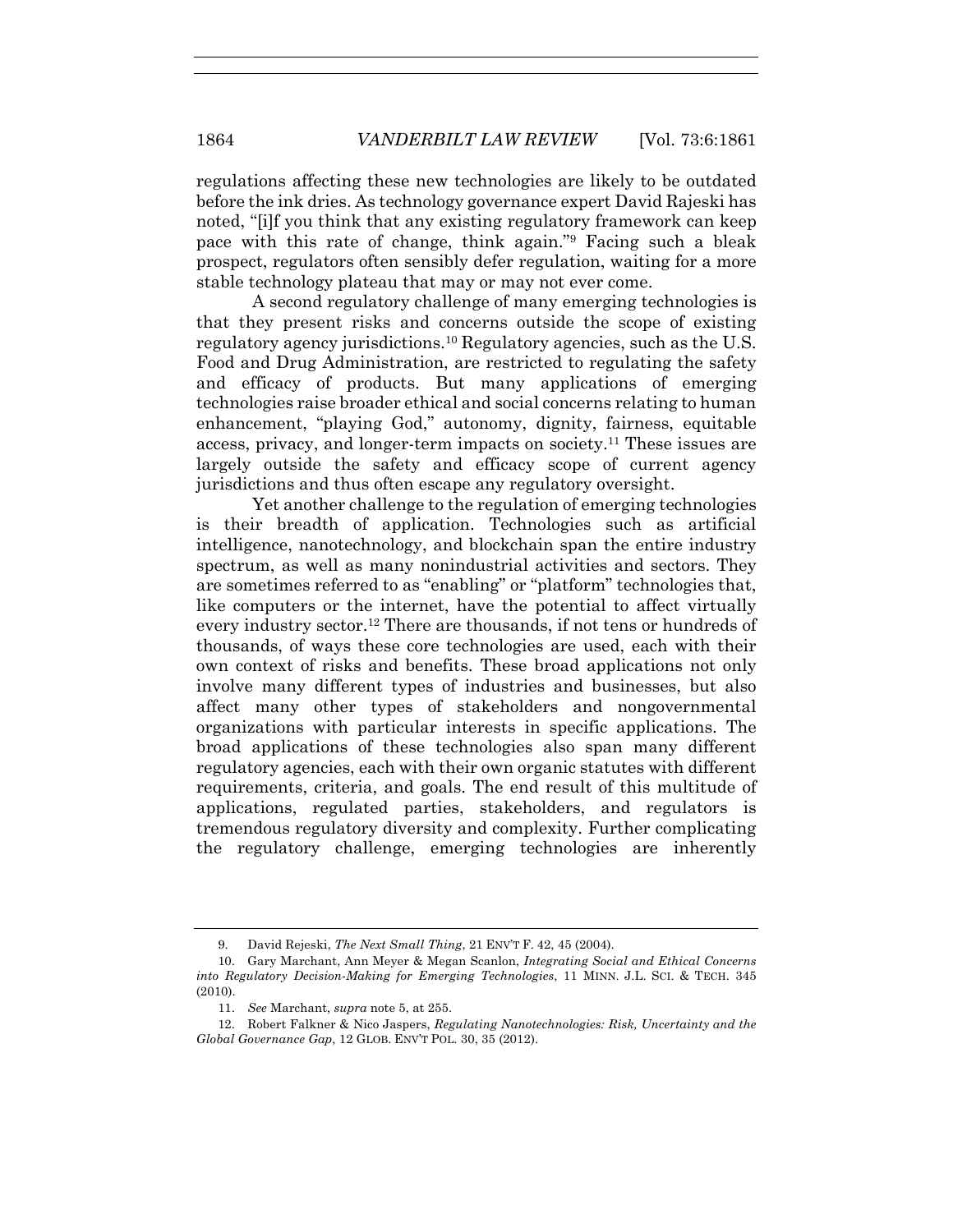international in application, creating the need for some type of international coordination.13

Finally, the unprecedented uncertainty about emerging technologies also impedes effective regulation.14 Because the technologies are so new and moving forward so quickly, there is enormous uncertainty about the trajectories, benefits, and risks of these technologies.15 Given these uncertainties, it is possible to paint unrealistically optimistic or pessimistic visions of the technology at issue, thus fostering public controversy, conflict, and unease.16

In summary, the governance of emerging technologies is characterized by complexity, diversity, and uncertainty. These same characteristics—complexity, diversity, and uncertainty—are the defining characteristics of a wicked problem.17 As a wicked problem, the governance of emerging technologies is unlikely to be solved by a single or simple solution. Traditional government regulation will not be sufficient, or many times even appropriate, for emerging technologies.<sup>18</sup> Rather than traditional regulation—consisting of enforceable rules unilaterally imposed by a regulatory agency—emerging technologies will require a "governance" approach that expands the categories of responsible parties beyond government to include the private sector, nongovernmental organizations, and think tanks and also expands the relevant oversight mechanism beyond enforceable government regulations.19 Four alternative governance approaches for emerging technologies are discussed and evaluated in the next Part.

16*. Id.* ("[G]lobal risk governance for emerging technologies tend to be politicized where scientific uncertainty is high.").

17. Head & Alford, *supra* note 4, at 716–18.

18. Marchant, *supra* note 5, at 256 ("[T]raditional government regulation alone cannot adequately govern most emerging technologies."); Wendell Wallach & Gary Marchant, *Toward the Agile and Comprehensive International Governance of AI and Robotics*, 107 PROC. IEEE 505, 506 (2019) ("[T]here is a growing consensus that traditional government regulation is not sufficient for the oversight of emerging technologies . . . .").

19. *See* O. Renn & M.C. Roco, *Nanotechnology and the Need for Risk Governance*, 8 J. NANOPARTICLE RSCH. 153, 157–58 (2006); *see also* Orly Lobel, *The Renew Deal: The Fall of Regulation and the Rise of Governance in Contemporary Legal Thought*, 89 MINN. L. REV. 342 (2004) (arguing for a more reflexive governance approach incorporating nongovernment actors in a variety of regulatory areas).

<sup>13.</sup> Marchant, *supra* note 5, at 255–56.

<sup>14</sup>*. Id.* at 254–55.

<sup>15.</sup> Falkner & Jaspers, *supra* note 12, at 33 ("Scientific uncertainty is particularly pronounced in emerging technologies, such as biotechnologies, nanotechnologies or synthetic biology.").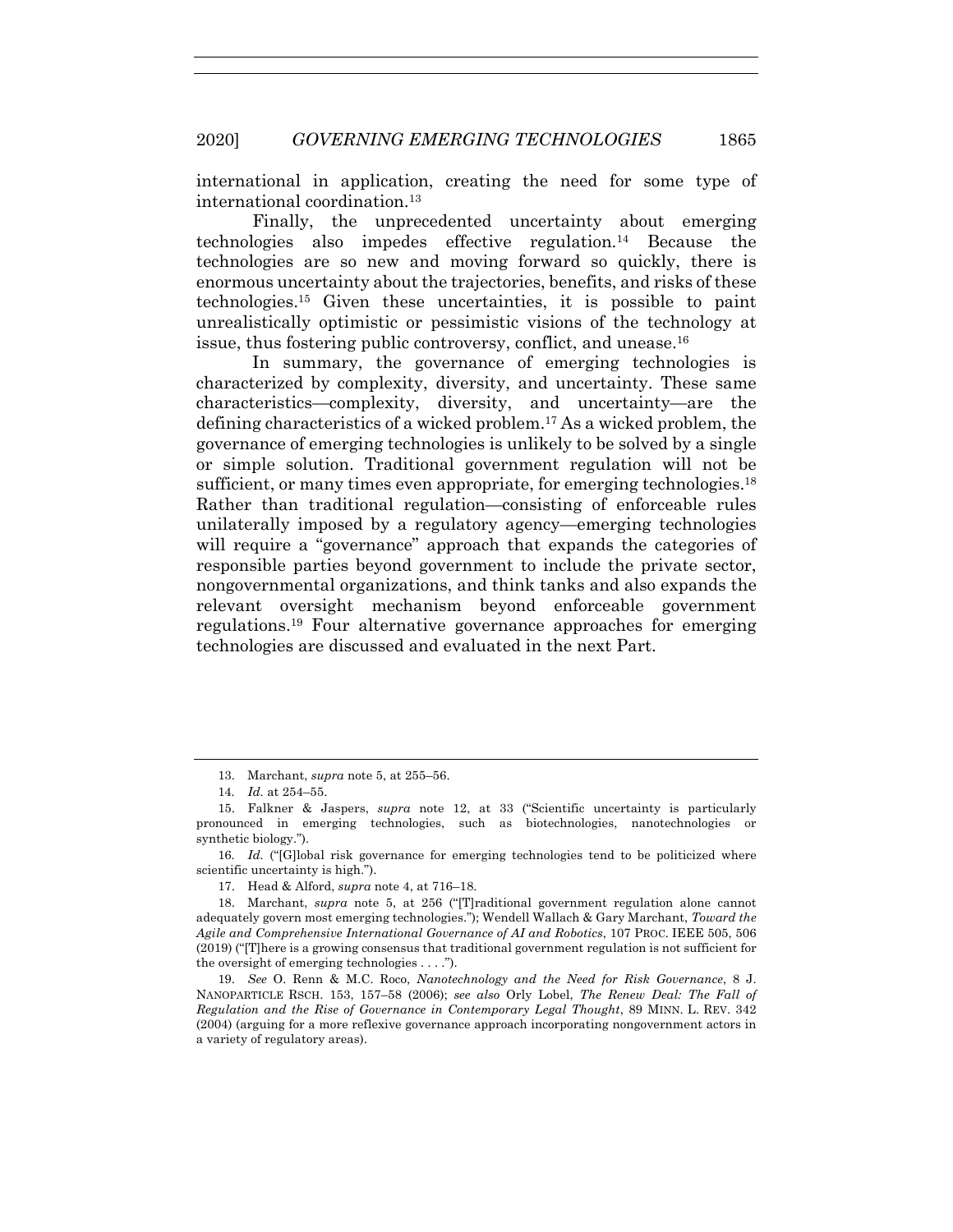## **II. ALTERNATIVE STRATEGIES FOR GOVERNING EMERGING TECHNOLOGIES**

The governance of emerging technologies is unsettled. There are many competing approaches and strategies but no consensus for how to govern these technologies, except that traditional modes of regulation will not work.<sup>20</sup> There are four major alternative approaches to governing emerging technologies, and they can be categorized along two dimensions: ex ante versus ex post and permissive versus prohibitive. These four different approaches are typically presented as contrasting, mutually exclusive choices—policymakers must choose one or the other (a premise revisited later in this Article). The four alternatives are shown below in Table 1 and then briefly summarized in the following subsections.

**TABLE 1: FOUR MAJOR ALTERNATIVE APPROACHES** TO EMERGING TECHNOLOGY GOVERNANCE

|         | Permissive | Prohibitive |
|---------|------------|-------------|
| Ex ante | Soft Law   | Precaution  |
| Ex post | Resilience | Liability   |

### A. Soft Law

The ex ante, permissive category of governance approaches involves soft law instruments. Soft law instruments set forth substantive requirements that are not directly enforceable by government regulators.<sup>21</sup> They can consist of private standards, codes of conduct, certification programs, principles, guidelines, and voluntary programs.<sup>22</sup> Soft law programs have a number of benefits for governing emerging technologies, including that they are more agile than traditional regulation because they can often be adopted or revised

<sup>20.</sup> See supra note 18 and accompanying text.

<sup>21.</sup> Gary E. Marchant & Brad Allenby, Soft Law: New Tools for Governing Emerging Technologies, 73 BULL. ATOMIC SCIENTISTS 108, 112 (2017).

<sup>22.</sup> Ryan Hagemann, Jennifer Huddleston Skees & Adam Thierer, Soft Law for Hard Problems: The Governance of Emerging Technologies in an Uncertain Future, 17 COLO. TECH. L.J. 37, 44-45 (2018); Kenneth W. Abbott, Gary E. Marchant & Elizabeth A. Corley, Soft Law Oversight Mechanisms for Nanotechnology, 52 JURIMETRICS 279, 286-96 (2012); Diana M. Bowman & Graeme A. Hodge, Counting On Codes: An Examination of Transnational Codes as a Regulatory Governance Mechanism for Nanotechnologies, 3 REGUL. & GOVERNANCE 145, 146-47 (2009).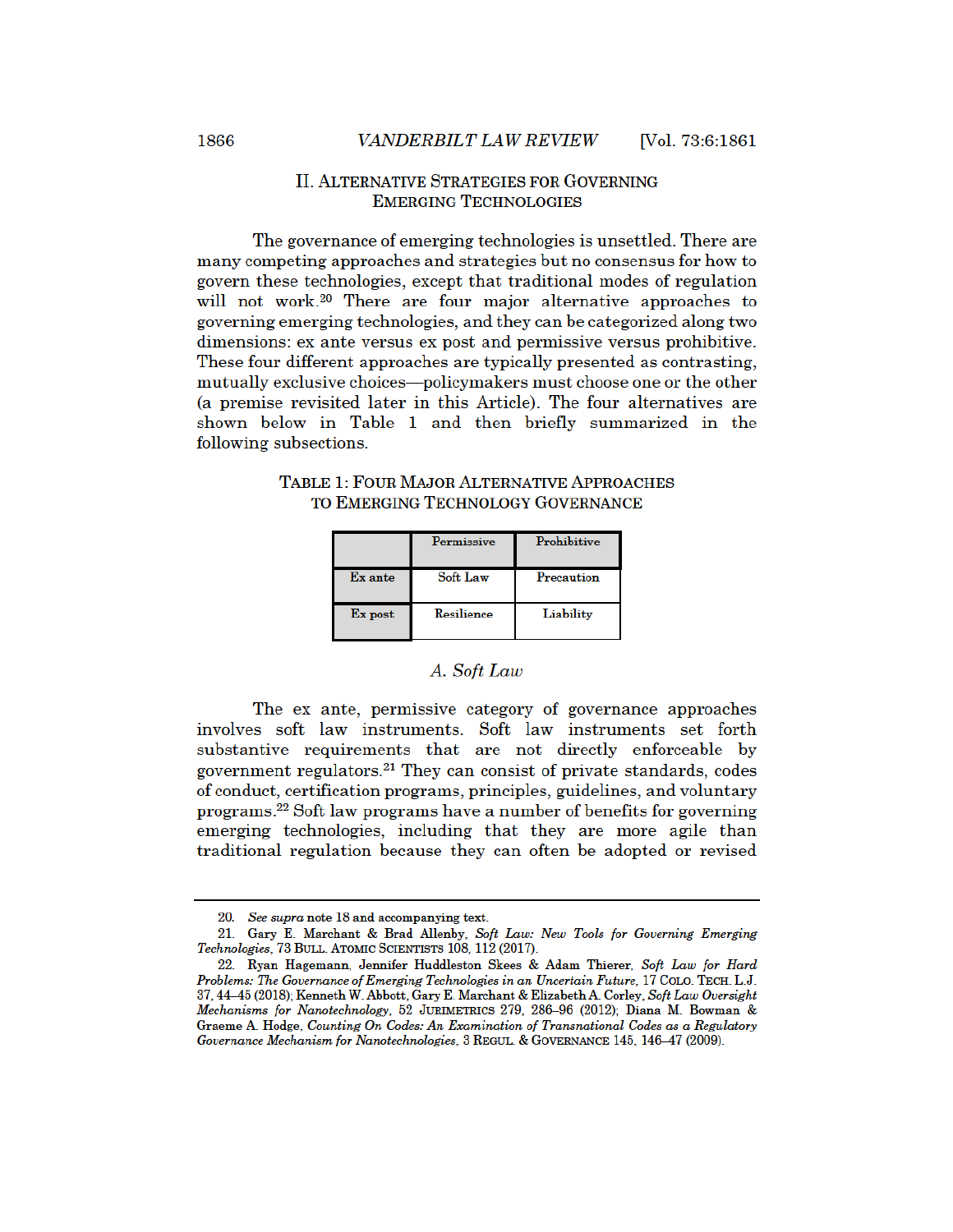relatively quickly.23 The voluntary nature of these programs also makes them more cooperative than adversarial, which can sometimes contribute toward success.24 Other advantages of soft law instruments are that they can address any issues ranging from health risks to ethical concerns, multiple approaches can be tried simultaneously by different stakeholders, and they can be gradually "hardened" into more formal regulatory oversight with experience. Because soft law is not tied to specific regulatory agencies, this approach is not bound to specific legal jurisdictions and is inherently international in application.25

Soft law approaches also have their disadvantages, however. Their biggest limitation is that—without any potential penalties for noncompliance—their voluntary nature means that some entities will choose not to comply with a soft law instrument, and some of those that do assert their intent to comply may not do so in good faith.26 Soft law instruments are also sometimes too vague and general to have any real impact or meaning, allowing companies that support such instruments to be self-serving and engage in "greenwashing."27 A related weakness is that unlike government regulation, where anyone who wants to comment during its enactment can do so, there is no guaranteed right of participation in the development of soft law instruments, and they are often crafted by a small group of self-selected parties.28 Finally, a secondary benefit of regulation is to reassure the public that a problem is being addressed, but polls show that the public lacks confidence in

27. "Greenwashing" refers to the practice of a company engaging in a public relations ruse, such as signing on to a voluntary environmental program, without fundamentally changing the internal practices and external impacts of that entity. *See* Dorit Kerret & Alon Tal, *Greenwash or Green Gain? Predicting the Success and Evaluating the Effectiveness of Environmental Voluntary Agreements*, 14 PA. STATE ENV'T L. REV. 31, 35 (2005). Recently, the similar term "ethics washing" has been coined for the alleged practice of some companies to adopt ethical principles for emerging technologies, such as artificial intelligence, that are cosmetic only and have no practical effect on the company's ethical performance. *See* Elettra Bietti, *From Ethics Washing to Ethics Bashing: A View on Tech Ethics from Within Moral Philosophy* 1 (Proc. of the 2020 Conf. on Fairness, Accountability & Transparency, Jan. 2020), https://papers.ssrn.com/sol3/papers.cfm?abstract\_ id=3513182 [https://perma.cc/3ENP-TETN].

28. Hansen & Tickner, *supra* note 26, at 355 (critiquing lack of transparency and open participation in voluntary programs).

<sup>23.</sup> Wallach & Marchant, *supra* note 18, at 506.

<sup>24</sup>*. Id.*

<sup>25</sup>*. Id.*

<sup>26</sup>*. See* Steffen Foss Hansen & Joel A. Tickner, *The Challenges of Adopting Voluntary Health, Safety and Environment Measures for Manufactured Nanomaterials: Lessons from the Past for More Effective Adoption in the Future*, 4 NANOTECHNOLOGY L. & BUS. 341, 353–55 (2007) (noting lack of incentives for companies to participate in voluntary programs).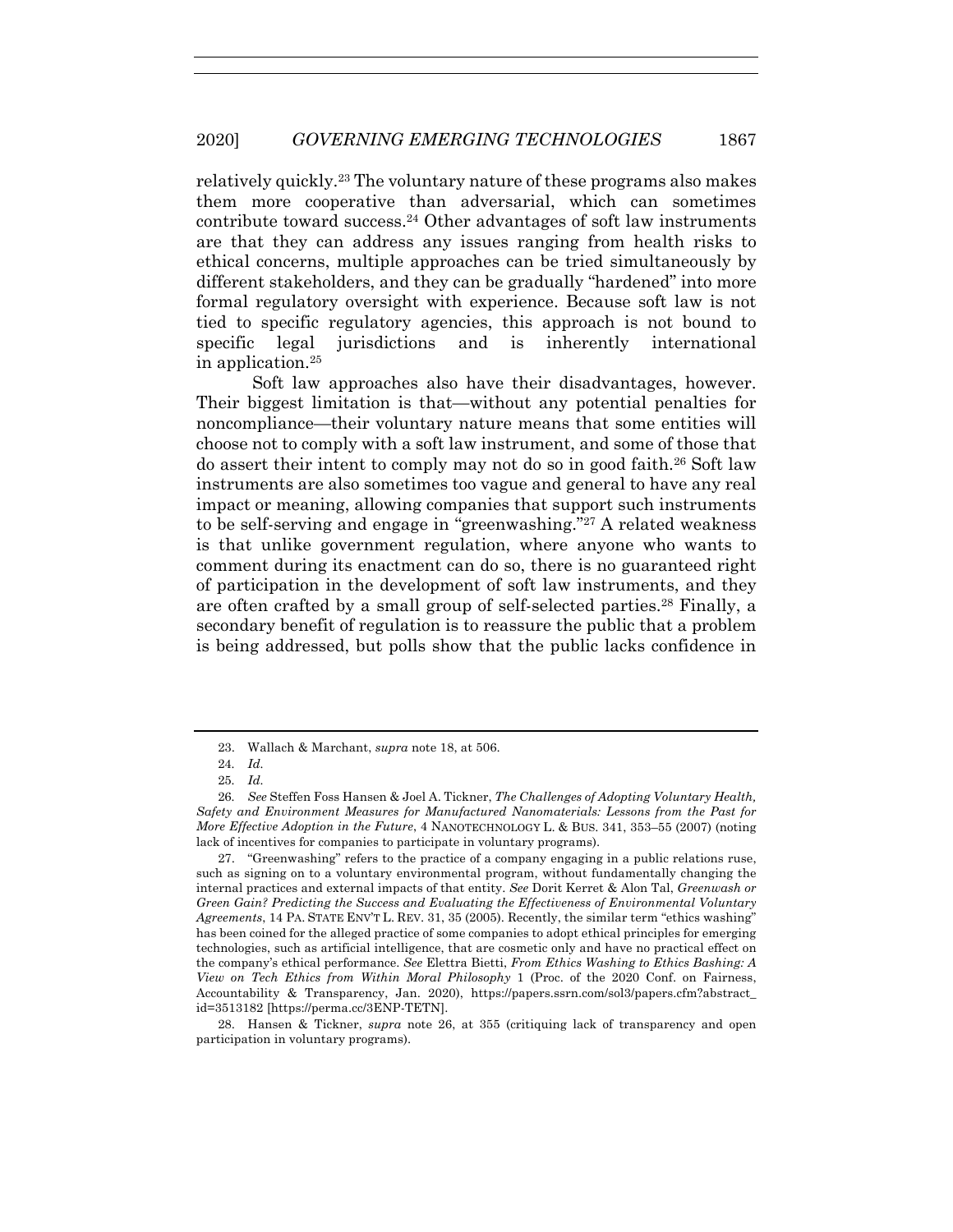many soft law programs.<sup>29</sup> Of course, there are actions that entities supporting soft law solutions can take to enhance the effectiveness and public confidence in soft law instruments, such as involving credible nongovernmental organizations in the development and oversight of the instrument or implementing third-party certification and auditing measures. However, without a concerted effort to buttress the effectiveness and credibility of soft law programs, they will often have neither.

#### *B. Precaution*

Precaution, most often implemented in the form of the precautionary principle, seeks to "err on the side of caution" to prevent adverse effects from a human activity, such as the production or use of an emerging technology.30 It is therefore an example of an ex ante prohibitive governance approach. The European Union is the recognized leader in applying the precautionary principle, having adopted the principle as a binding legal requirement in its foundational legislation.31 Even though the United States has not adopted the precautionary principle per se, it does exercise precaution in many of its regulatory programs.32 For example, risk assessments by U.S. regulatory agencies often use "conservative" assumptions that apply a plausible worst-case estimate of risk.33 The precautionary principle has been adopted based on a historical pattern of regulators failing to take sufficient protective action against uncertain risks that eventually turned out to impose large safety risks on the population.<sup>34</sup> The

<sup>29.</sup> JANE MACOUBRIE, WOODROW WILSON INT'L CTR. FOR SCHOLARS, INFORMED PUBLIC PERCEPTION OF NANOTECHNOLOGIES AND TRUST IN GOVERNMENT 14 (2005) ("The majority of study participants felt that voluntary standards applied by industry would not be sufficient.").

<sup>30</sup>*. See Wingspread Conference on the Precautionary Principle*, SCI. & ENV'T HEALTH NETWORK: BLOG (Aug. 5, 2013), http://sehn.org/wingspread-conference-on-the-precautionaryprinciple [https://perma.cc/4S99-Z54J] ("When an activity raises threats of harm . . . precautionary measures should be taken even if some cause and effect relationships are not fully established scientifically."); PROTECTING PUBLIC HEALTH & THE ENVIRONMENT: IMPLEMENTING THE PRECAUTIONARY PRINCIPLE 59 (Carolyn Raffensperger & Joel Tickner eds., 1999) ("[E]xperience . . . tells us that we should not be so overcautious in applying the Precautionary Principle. Nine times out of ten we will not err on the side of caution, but later realize that precaution was necessary.").

<sup>31.</sup> Treaty Establishing the European Community art. 130r, Feb. 7, 1992, 1992 O.J. (C 224) 1, 52, *reprinted in* 31 I.L.M. 247, 285 (1992); *see also Communication from the Commission on the Precautionary Principle*, at 7, COM (2000) 1 final (Feb. 2, 2000).

<sup>32.</sup> Jonathan B. Wiener & Michael D. Rogers, *Comparing Precaution in the United States and Europe*, 5 J. RISK RSCH. 317, 318 (2002).

<sup>33</sup>*. See* Frank B. Cross, *Paradoxical Perils of the Precautionary Principle*, 53 WASH. & LEE L. REV. 851, 857–59 (1996) (using the Environmental Protection Agency's process as an example).

<sup>34.</sup> EUR. ENV'T AGENCY, LATE LESSONS FROM EARLY WARNINGS: THE PRECAUTIONARY PRINCIPLE 1896-2000, at 11 (Poul Harremoës, David Gee, Malcolm MacGarvin, Andy Stirling, Jane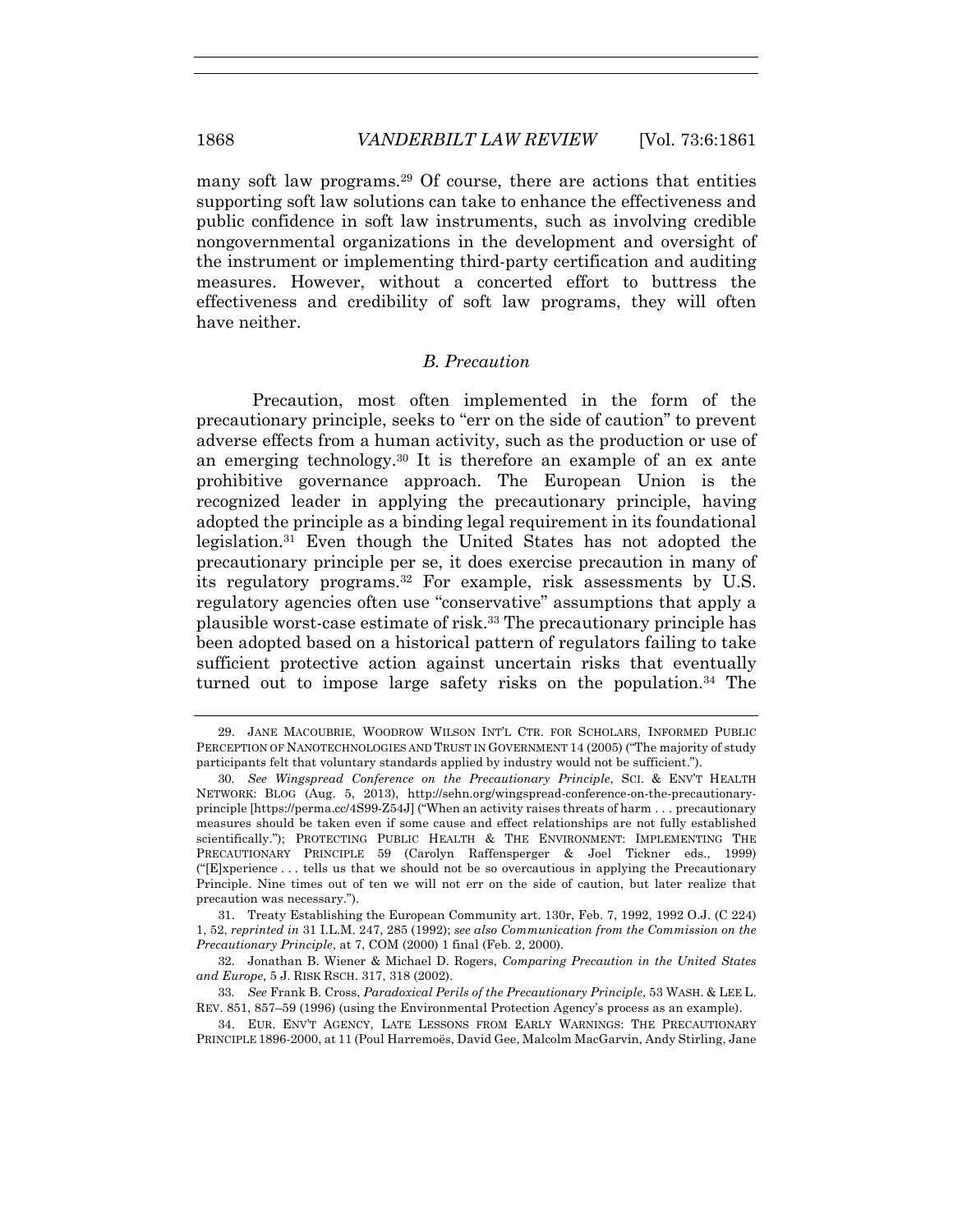precautionary principle flips the presumption on uncertainty—now uncertainty is used to block a technology until the uncertainties can be resolved in favor of safety, rather than being used as a barrier to taking regulatory action.35

The precautionary principle has been used to delay a number of emerging technologies, including biotechnology and nanotechnology, especially in Europe. The precautionary principle has a number of limitations, however, that have impeded its adoption in the United States.36 First, there is no agreed-upon definition or meaning of the precautionary principle, even among its advocates, and, accordingly, jurisdictions that adopt the precautionary principle fail to define it.<sup>37</sup> There is disagreement, for example, over whether the precautionary principle applies to only serious and irreversible risks or to a much broader range of risks.<sup>38</sup> There are no clear criteria on how much uncertainty triggers the principle or how much data the proponent of a technology must produce to satisfy the principle.39 A related problem is that the precautionary principle is applied selectively, and on an ad hoc basis, to appease certain groups' opposition to a particular technology.40 At the same time, other technologies that are at least as dangerous are exempted from the precautionary principle because the principle is applied arbitrarily and subjectively rather than through application of objective criteria and scientific knowledge. <sup>41</sup> The precautionary principle is often justified as helping to reassure the public that a technology is safe and can be trusted, but there are studies showing

37. Per Sandin, *Dimensions of the Precautionary Principle*, 5 HUM. & ECOLOGICAL RISK ASSESSMENT 889, 889–90 (1999).

38. Marchant, *supra* note 36, at 1800 ("Different versions of the [precautionary principle] vary, for example, in the level of the threat necessary to trigger the principle from 'threats of serious or irreversible damage' to 'possible risks,' a discrepancy of enormous policy importance.").

39*. Id.* at 1800–01.

40*. Id.* at 1801 ("In the absence of such criteria, the application of the [precautionary principle] appears to be governed primarily by arbitrary decisions based on individual and group self-interests and biases.").

Keys, Brian Wynne & Sofia Guedes Vaz eds., 2001), https://www.eea.europa.eu/publications/ environmental\_issue\_report\_2001\_22/Issue\_Report\_No\_22.pdf/view [https://perma.cc/P58T-CP72].

<sup>35.</sup> Carl F. Cranor, *Learning from the Law to Address Uncertainty in the Precautionary Principle*, 7 SCI. & ENG'G ETHICS 313, 316 (2001).

<sup>36.</sup> Gary E. Marchant, *From General Policy to Legal Rule: Aspirations and Limitations of the Precautionary Principle*, 111 ENV'T HEALTH PERSPS*.* 1799, 1800–03 (2003).

<sup>41</sup>*. See* Jonathan B. Wiener, *Precaution*, *in* THE OXFORD HANDBOOK OF INTERNATIONAL ENVIRONMENTAL LAW 597, 600–01, 611–12 (Daniel Bodansky, Jutta Brunée & Ellen Hey eds., 2007) (comparing precaution in Europe and the United States to illustrate "precautionary particularity," which is "the selective use of precaution by different states against different risks"); Marchant, *supra* note 36, at 1801 ("The ambiguity of the [precautionary principle] invites arbitrary application, both with respect to which risks it is applied to and what it requires when it does apply.").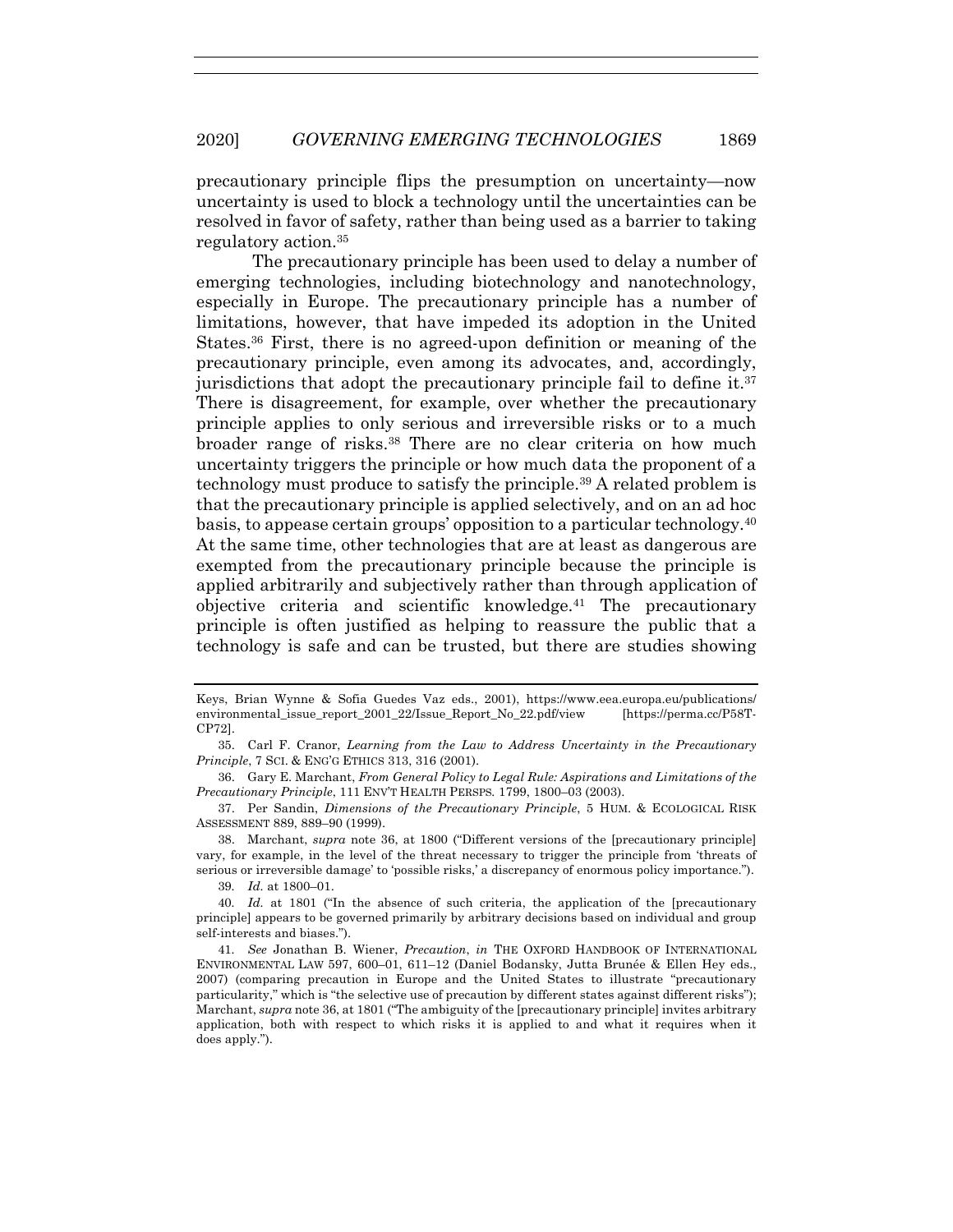that implementation of the precautionary principle to a technology increases rather than decreases public anxiety.42 Finally, the precautionary principle does not consider the health benefits of a technology—for example, some technologies such as nanotechnology may have the potential to save many lives, and thus banning such technologies under the precautionary principle would do more harm than good.43 As Cass Sunstein has noted, the precautionary principle, applied fairly, is paralyzing because it would ban what it simultaneously mandates.<sup>44</sup>

## *C. Resilience*

The approaches discussed so far are ex ante, where a governing body must anticipate and predict risks before they occur. Given the enormous uncertainties about emerging technologies, ex ante approaches can create the concern that potential risks that never manifest will receive too much focus, while the real risks that unexpectedly develop will be overlooked. Ex post approaches like resilience do not have that problem, as they respond to risks after they result in harm. Resilience is the more permissive form of ex post governance—it does not seek to punish the risk creator but rather to mitigate the harm that results from an action or technology.45 Resilience involves measures that seek to restore the fundamental structure and functions of a system after harm occurs.

The U.S. National Academies of Sciences defines resilience as "the ability to prepare and plan for, absorb, recover from, and more successfully adapt to actual or potential adverse events."46 Given that some harm is likely from any human activity or technology, resilience is a prudent and necessary strategy to try to minimize those resulting harms. Resilience can be substantive—such as requirements for

<sup>42.</sup> Peter M. Wiedemann & Holger Schütz, *The Precautionary Principle and Risk Perception: Experimental Studies in the EMF Area*, 113 ENV'T HEALTH PERSPS. 402, 404 (2005); Peter M. Wiedemann, Andrea T. Thalmann, Markus A. Grutsch & Holger Schütz, *The Impacts of Precautionary Measures and the Disclosure of Scientific Uncertainty on EMF Risk Perception and Trust*, 9 J. RISK RSCH. 361, 368–70 (2006).

<sup>43</sup>*. See* Cass R. Sunstein, *Beyond the Precautionary Principle*, 151 U. PA. L. REV. 1003, 1020– 24 (2003) (extrapolating this concept to areas like genetically modified foods and drug testing).

<sup>44.</sup> Cass R. Sunstein, *Throwing Precaution to the Wind: Why the 'Safe' Choice Can Be Dangerous*, BOS. GLOBE (July 13, 2008), http://archive.boston.com/bostonglobe/ideas/ articles/2008/07/13/throwing\_precaution\_to\_the\_wind/?page=full [https://perma.cc/92ZV-BGHE].

<sup>45.</sup> Gary E. Marchant & Yvonne A. Stevens, *Resilience: A New Tool in the Risk Governance Toolbox for Emerging Technologies*, 51 U.C. DAVIS L. REV. 233, 244–48 (2017).

<sup>46.</sup> COMM. ON INCREASING NAT'L RESILIENCE TO HAZARDS & DISASTERS & COMM. ON SCI. ENG'G, & PUB. POL'Y, THE NAT'L ACADS. SCIS., ENG'G, & MED., DISASTER RESILIENCE: A NATIONAL IMPERATIVE 16 (2012).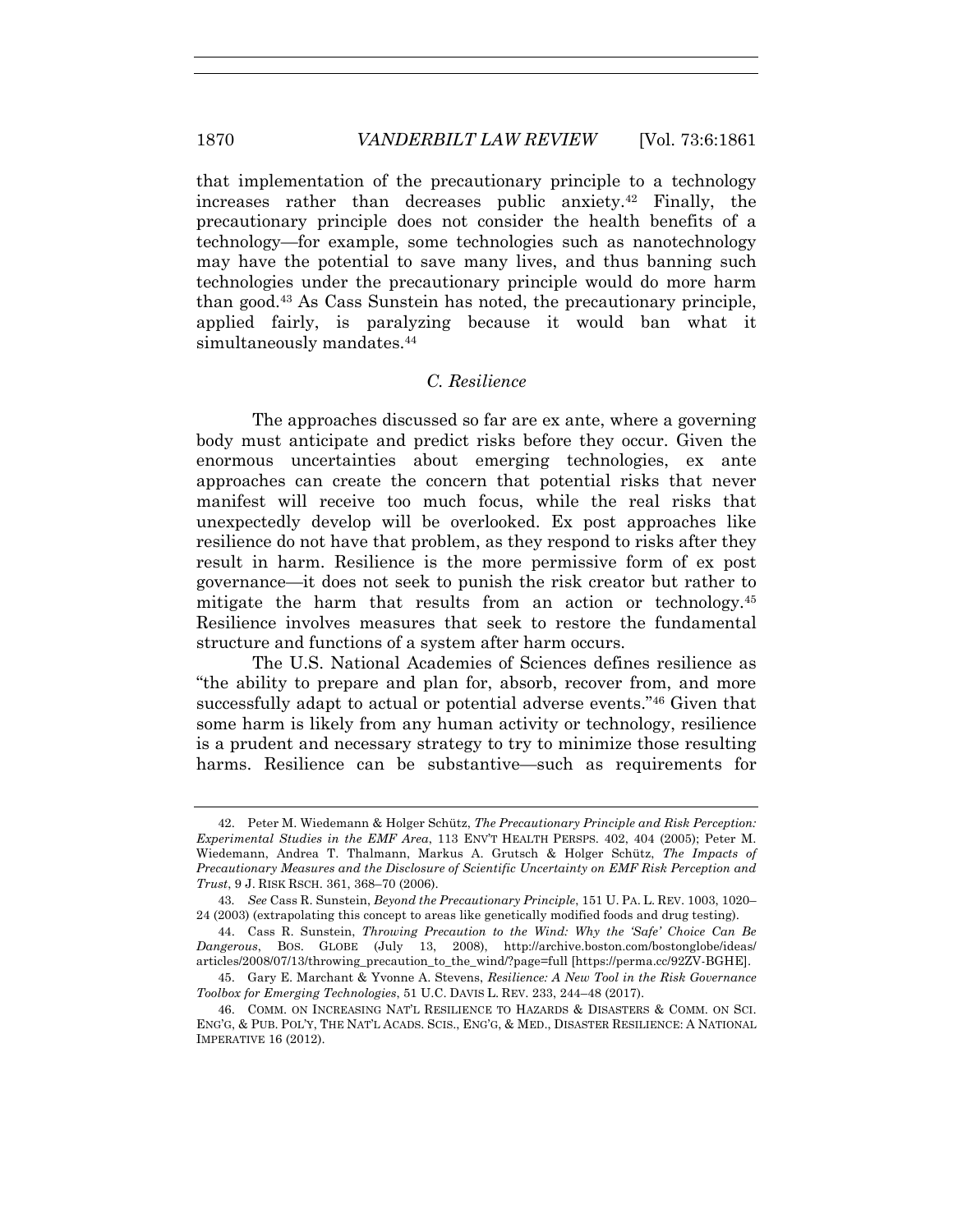insurance, remediation funds that can pay for cleanup, or "kill switches" that can deactivate a runaway genetically modified organism or AI system.47 Resilience can also be procedural—putting in place systems for adaptive management or emergency response for prompt mitigation of harms.48 Just as secondary prevention may be more feasible than primary prevention for some health problems,49 resilience after harms occur may be a more effective and feasible strategy for some risks than ex ante risk assessment and risk management, which may unduly delay or block beneficial technologies.50

Nonetheless, resilience does have its limitations. Resilience addresses risks that are either inevitable and unpreventable, or incapable of being predicted ex ante. If the risk was not predicted, one cannot be certain that the resilience measures in place will effectively ameliorate the unanticipated hazards.51 Another limitation of resilience approaches is that they wait until the harm occurs before trying to reduce the impacts, rather than preventing the risk in the first place. Many examples, from asbestos<sup>52</sup> to the Dalkon Shield<sup>53</sup> to global warming, <sup>54</sup> demonstrate that it would be much preferred and effective to have prevented the problem in the first place, rather than to try to mitigate the harm after it occurs. Finally, resilience is a relatively new

<sup>47.</sup> Marchant & Stevens, *supra* note 45, at 254, 262–70.

<sup>48</sup>*. Id.* at 255–62.

<sup>49</sup>*. See id.* at 250 (explaining that medicine relies on secondary prevention measures, such as screenings and medication, because it is impossible to prevent all illnesses and injuries).

<sup>50.</sup> Resilience is therefore consistent with the concept of permissionless innovation. *See* ADAM THIERER, PERMISSIONLESS INNOVATION: THE CONTINUING CASE FOR COMPREHENSIVE TECHNOLOGICAL FREEDOM 1–3 (2014) (defining permissionless innovation as "the general freedom to experiment and learn through ongoing trial-and-error experimentation").

<sup>51.</sup> Even though resilience applies after harm occurs, the success of the resilience measures will depend on the advance preparations for the resilience to apply. David D. Woods, *Four Concepts for Resilience and the Implications for the Future of Resilience Engineering*, 141 RELIABILITY ENG'G & SYS. SAFETY 5, 8–9 (2015).

<sup>52.</sup> Asbestos was introduced as a "miracle" fiber that could provide effective and inexpensive insulation in buildings and other applications, but it ended up killing hundreds of thousands of workers with painful mesothelioma and other lung cancers. EUR. ENV'T AGENCY, *supra* note 34, at 52.

<sup>53.</sup> The Dalkon Shield was a contraceptive device that injured tens of thousands of women and caused birth defects to many of their progeny because the device did not work as advertised. Joseph A. Page, *Asbestos and the Dalkon Shield: Corporate America on Trial*, 85 MICH. L. REV. 1324, 1324 n.1, 1326 (1987).

<sup>54.</sup> The adverse impacts of global warming from the accumulation of greenhouse gases, such as carbon dioxide, in the atmosphere are, for practical purposes, irreversible, as the resulting changes in the climate will take many centuries or even thousands of years to reverse given the long residency time of greenhouse gases in the atmosphere. *See* EDMOND A. MATHEZ, CLIMATE CHANGE: THE SCIENCE OF GLOBAL WARMING AND OUR ENERGY FUTURE 128 (2009) (noting that once "large quantities of CO2 [are injected] into the atmosphere," it may take "tens of thousands of years for the climate system to recover to its former state").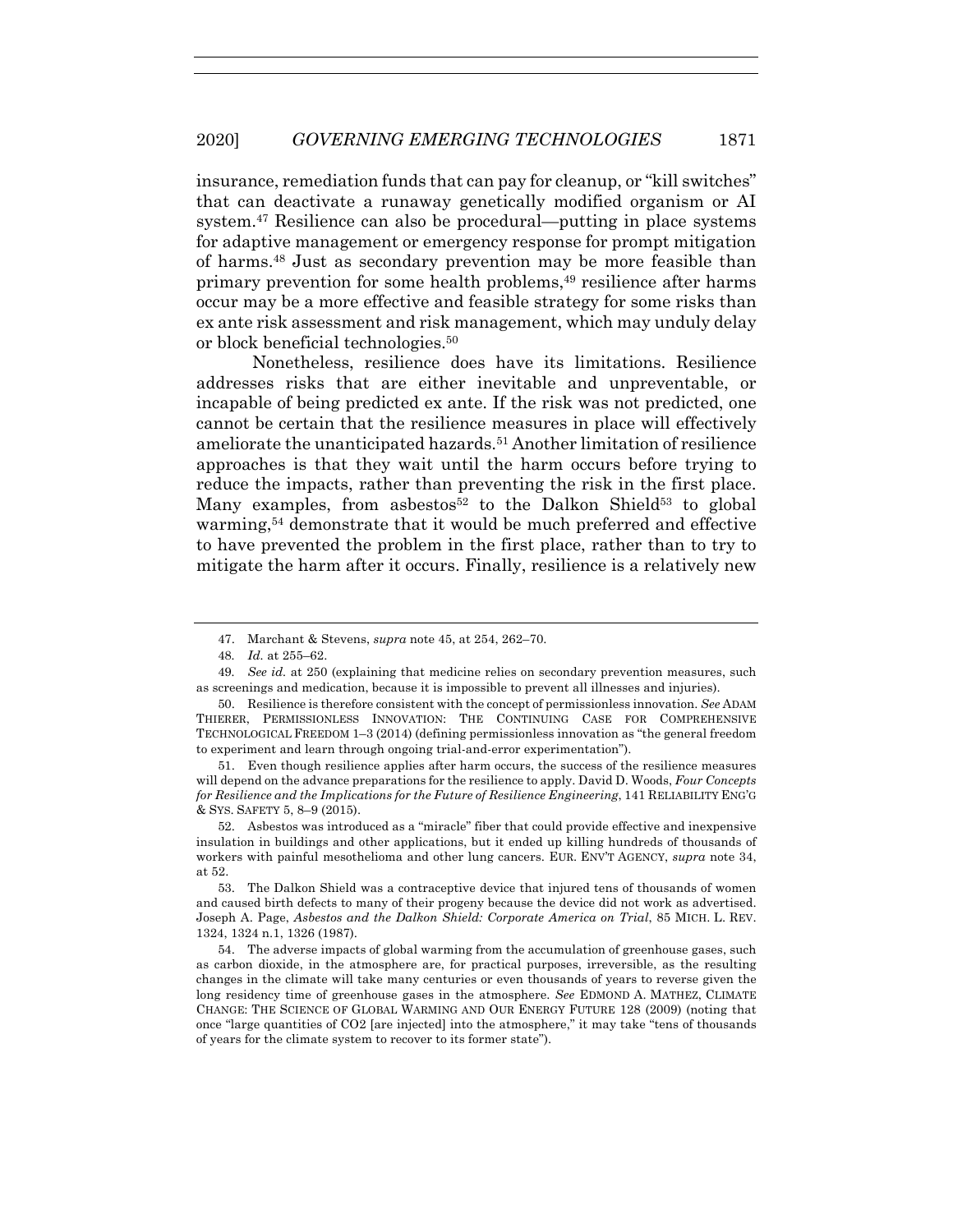strategy for governing emerging technologies, so it is the least developed and validated approach.55

## *D. Liability*

The fourth competing strategy for governing emerging technologies is liability, which is ex post and prohibitive, but can provide a powerful risk management or governance effect.56 If an emerging technology harms people, the entities responsible for unleashing that technology could be held liable for the resultant injuries. Liability can be more effective than regulation in managing some risks, such as tobacco, because it requires corporate defendants to divulge information, has fewer barriers to action, and is less susceptible to political pressure.57 Liability not only can compensate people for their injuries, but can also be a powerful deterrent against unreasonable risks and incentivize companies to ensure that technologies and products are developed and used safely.58 Another advantage of liability as a governance tool is that, because it is ex post, it does not need to rely on speculation about hypothetical risks, as it only kicks in once real harm has occurred.<sup>59</sup> Finally, litigation relies on citizens in their roles as jurors to determine liability and damages in litigation, thus providing for democratic representation by the public in decisions about technologies.

Not surprisingly, litigation also has its disadvantages as a technology governance approach. To start, financial compensation cannot truly make up for some injuries, especially irreversible harms

<sup>55.</sup> Jeryang Park, Thomas P. Seager & P. Suresh C. Rao, *Lessons in Risk- Versus Resilience-Based Design and Management*, 7 INTEGRATED ENV'T ASSESSMENT & MGMT. 396, 398 (2011) ("[T]he development of practical methods to implement resilience in an engineering context is still in an incipient stage.").

<sup>56</sup>*. See, e.g.*, Jonathan H. Adler, *Free & Green: A New Approach to Environmental Protection*, 24 HARV. J.L. & PUB. POL'Y 653, 667–71 (2001) (detailing the effects of environmental liability on land management); Keith N. Hylton, *When Should We Prefer Tort Law to Environmental Regulation?*, 41WASHBURN L.J. 515, 520–28 (2002) (comparing tort litigation liability to a form of private enforcement); Alexandra B. Klass, *Common Law and Federalism in the Age of the Regulatory State*, 92 IOWA L. REV. 545, 582–84 (2007) (advocating for using the common law regime as a means of environmental protection).

<sup>57.</sup> Patrick Luff, *Regulating Tobacco Through Litigation*, 47 ARIZ. STATE L.J. 125, 163–73 (2015).

<sup>58.</sup> While deterrence is a frequently cited purpose of tort liability, the empirical evidence on whether liability actually deters actors is mostly inconclusive. Benjamin van Rooij & Megan Brownlee, *Does Tort Deter? Inconclusive Empirical Evidence About the Effect of Liability in Preventing Harmful Behavior*, *in* CAMBRIDGE HANDBOOK ON COMPLIANCE (forthcoming 2021), https://papers.ssrn.com/sol3/papers.cfm?abstract\_id=3563452 [https://perma.cc/HV55-EZTJ].

<sup>59</sup>*. See* James A. Henderson, Jr., *Tort vs. Technology: Accommodating Disruptive Innovation*, 47 ARIZ. STATE L.J. 1145, 1147–48 (2015) (articulating how the American tort system's lack of ex ante regulation encourages innovation).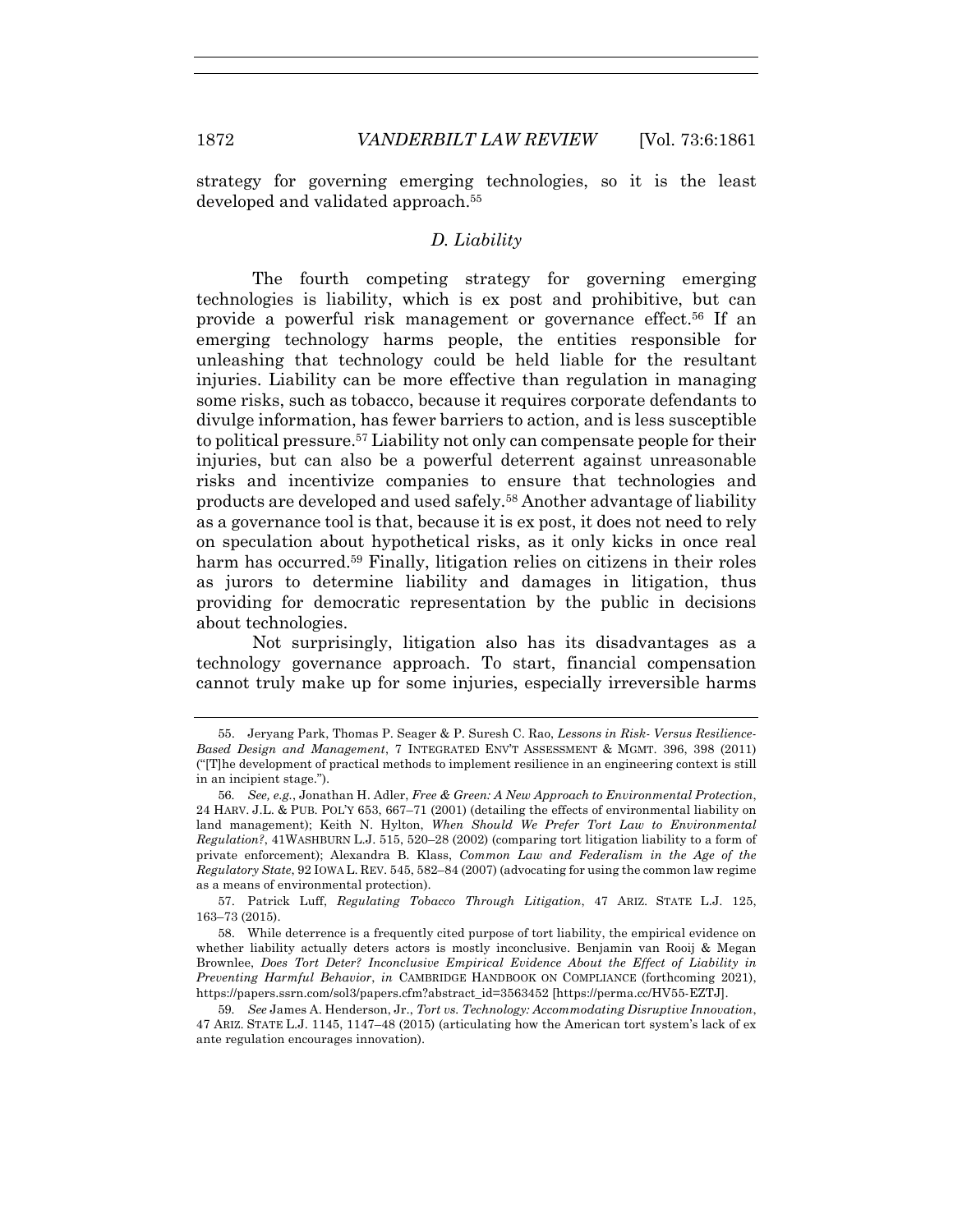such as human deaths or permanent damage to the environment.<sup>60</sup> Second, many emerging technologies have highly uncertain effects and consequences, making it difficult to recognize and prove that an emerging technology caused a specific injury to a given plaintiff, which, in turn, allows some technology products or applications to escape liability.<sup>61</sup> Third, litigation is an expensive process, with very high administration costs to pay for lawyers, expert witnesses, and court expenses. Fourth, liability is particularly ineffective against long-tail risks, where the long lag between the time of the tortious act and the resulting damages (and litigation) dilutes the deterrent effect.62 Many emerging technologies such as nanotechnology, synthetic biology, and artificial intelligence may have long-term hazards that would create such long-tail risks. Fifth, defendants are increasingly using mandatory arbitration and liability waivers to reduce the impacts, and hence the deterrent effect, of liability.63 Finally, while a benefit of litigation is that it empowers citizens as jurors to decide culpability and penalties, the flip side is that lay jurors can produce irrational, inconsistent, or excessive judgments that distort risk management and impede innovation.64

## *E. Summary of the Four Alternative Governance Approaches*

Given that traditional regulation is inadequate and poorly aligned to govern emerging technologies, four alternative approaches have been proposed: soft law, precaution, resilience, and liability. Each of these approaches has its advantages and strengths, but each, on their own, also has serious limitations. To date, there is competition and conflict over which of the four approaches should be adopted. The critics of each approach tend to have the upper hand, with the proponents on the defensive because each of these approaches is seriously flawed if relied on as the sole mechanism for governance. As discussed in the final section of this paper, however, the wicked problem framework may

<sup>60.</sup> *See* Marchant & Stevens, *supra* note 45, at 243.

<sup>61.</sup> *Id.* at 242–43.

<sup>62.</sup> Michael G. Faure, *The Complementary Roles of Liability, Regulation and Insurance in Safety Management: Theory and Practice*, 17 J. RISK RSCH. 689, 696 (2014).

<sup>63.</sup> Ryan Martins, Shannon Price & John Fabian Witt, *Contract's Revenge: The Waiver Society and the Death of Tort*, 41 CARDOZO L. REV. 1265, 1267–68, 1299–1300 (2020).

<sup>64.</sup> Daniel Kahneman, David Schkade & Cass R. Sunstein, *Shared Outrage and Erratic Awards: The Psychology of Punitive Damages*, 16 J. RISK & UNCERTAINTY 49, 72–73 (1998); Reid Hastie & W. Kip Viscusi, *What Juries Can't Do Well: The Jury's Performance as a Risk Manager*, 40 ARIZ. L. REV. 901, 912 (1998).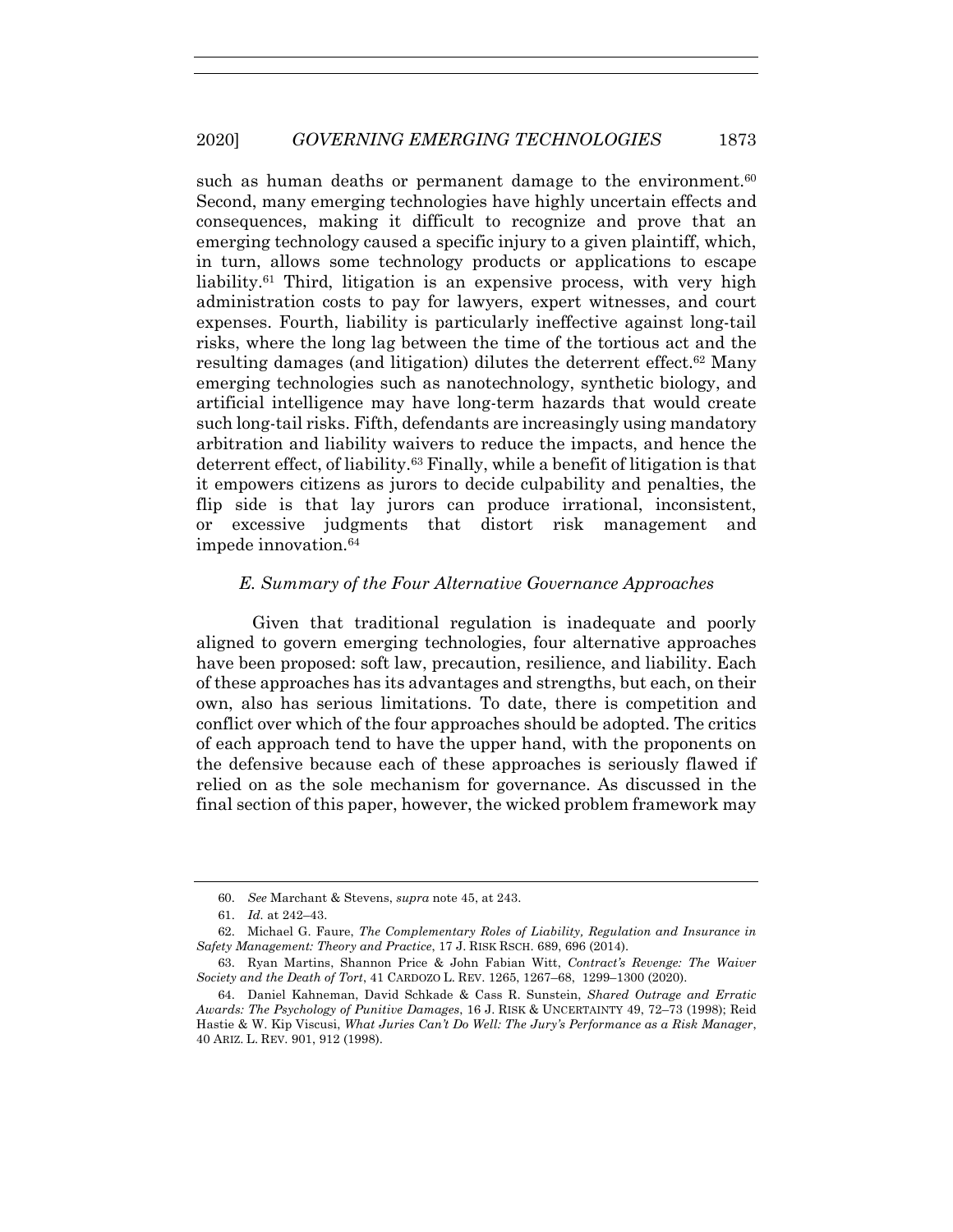provide a more holistic and satisfying approach to break the existing deadlock on how to govern emerging technologies.

#### III. FRAMING EMERGING TECHNOLOGY GOVERNANCE AS A WICKED PROBLEM

The wicked problem concept provides a different, and perhaps more revealing and useful, framework for understanding the emerging technology governance challenge. The wicked problem literature provides several pertinent lessons for breaking through the emerging technology governance logjam. The first lesson is that there is no perfect solution, as each solution is a "clumsy solution."65 The four alternative strategies proposed for governing emerging technologies are certainly "clumsy" solutions—they each have their own major imperfections. But given that governance of emerging technologies is a wicked problem, we can expect nothing more, and just because a solution is clumsy and imperfect is not a reason to reject it entirely. Rather, the way forward is to determine how to use each or any of the alternative strategies to advance governance and make progress in addressing concerns associated with an emerging technology, notwithstanding the imperfections of the chosen approach. In other words, the goal must be muddling through, not optimizing the response.<sup>66</sup> This accords with a second lesson from the wicked problem literature: we should not expect perfection, only partial success.67

The path forward may be guided by a third lesson from the wicked problems literature: a combination of strategies is needed to address the problem.68 In other words, rather than thinking of the four alternative governance strategies as conflicting and inapposite, perhaps they can work together to compensate for each of their limitations. The four approaches could be integrated into a governing toolbox for emerging technologies, with a custom mix of the strategies being deployed for each emerging technology governance problem based on the context and circumstances of each concern.

<sup>65.</sup> Thomas Hartmann, *Wicked Problems and Clumsy Solutions: Planning as Expectation Management*, 11 PLAN. THEORY 242, 242 (2012).

<sup>66.</sup> Charles E. Lindblom, *The Science of "Muddling Through*,*"* 19 PUB. ADMIN. REV. 79, 80 (1959) (describing a problem-solving methodology in which the problem solver "muddles through" policy options).

<sup>67.</sup> Duco Bannink & Willem Trommel, *Intelligent Modes of Imperfect Governance*, 38 POL'Y & SOC'Y 198, 214 (2019) ("A wicked problem in itself does not allow perfect, but instead only imperfect responses.").

<sup>68.</sup> Catrien J.A.M. Termeer, Art Dewulf, Gerard Breeman & Sabrina J. Stiller, *Governance Capabilities for Dealing Wisely with Wicked Problems*, 47 ADMIN. & SOC'Y 680, 699–703 (2015).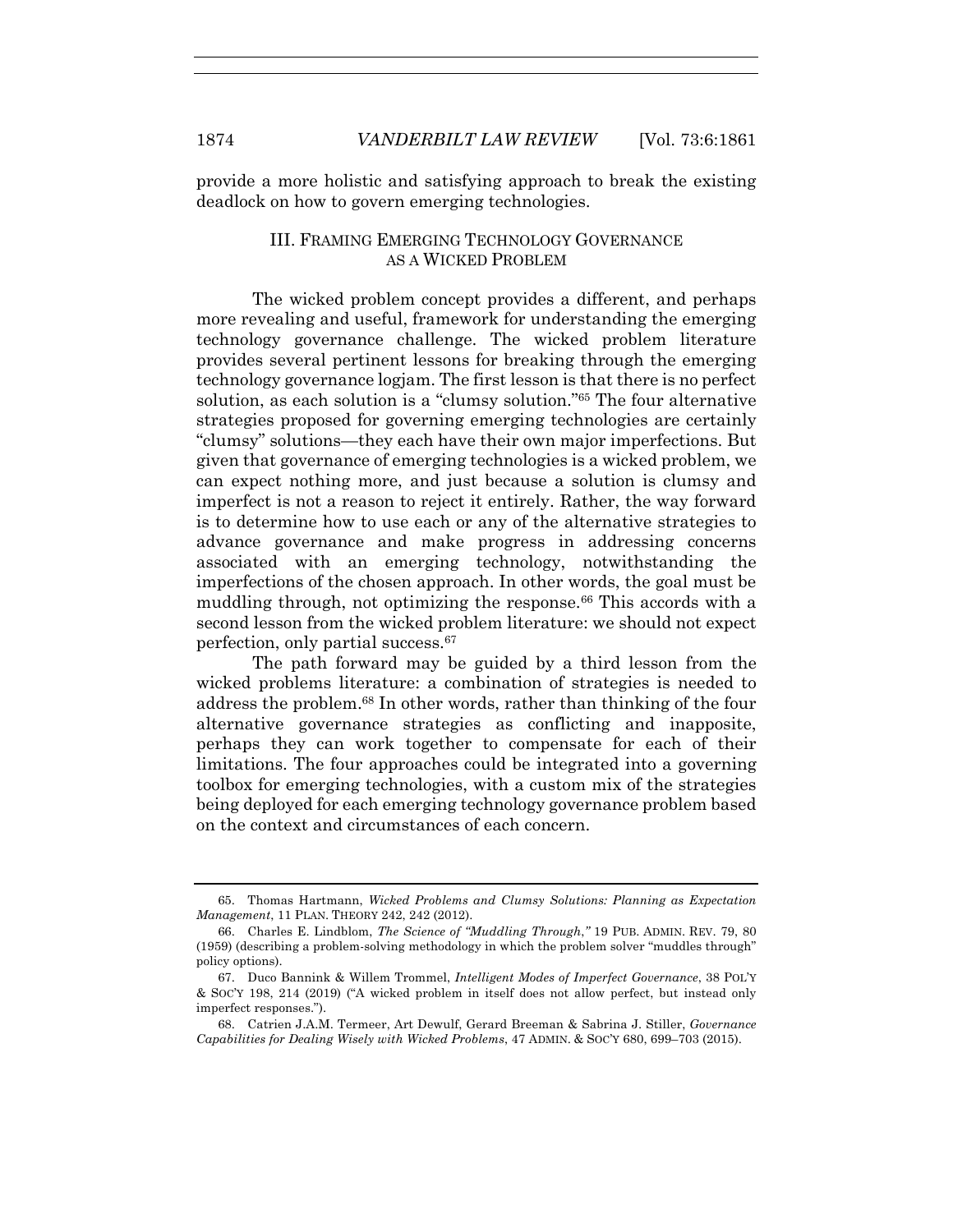For example, consider the use of the emerging technology of gene drives to eliminate a species of mosquito that transmits a dangerous disease such as malaria or zika virus. A gene drive is a genetic system that can be inserted into the genome of a species in nature. The gene drive is preferentially passed on in reproduction, so it can quickly spread throughout and even eliminate an entire population.<sup>69</sup> While this technology could potentially save thousands or even millions of human lives that might otherwise be lost to the pathogen carried by the target mosquito species, the intentional forced extinction and displacement of an existing species in an ecosystem could have all kinds of detrimental but unforeseen consequences.<sup>70</sup> Given the potentially serious and irreversible consequences of gene drives, this is an emerging technology application that calls for precaution.<sup>71</sup>

Thus, it is appropriate to apply precaution as a first governance strategy by postponing deployment of the gene drive until adequate safety demonstrations and modeling have been completed and appropriate consultations with stakeholders have taken place.72 A second strategy, resilience, could be employed to engineer "kill switches" into any released gene drives, which would allow the gene drive to be deactivated if things started to go wrong.<sup>73</sup> A third strategy, soft law, could provide private, multinational standards or guidelines developed by a consortium of different stakeholders—for the risk assessment approach used to satisfy precaution and require the kill switches suggested by resilience.<sup>74</sup> Finally, the fourth strategy, liability, could be used to deter anyone from deploying gene drives that do not comply with the private standards that set the standard of care and define best practices for courts to judge liability, especially when government regulations do not exist.75

<sup>69.</sup> COMM. ON GENE DRIVE RSCH. IN NON-HUMAN ORGANISMS: RECOMMENDATIONS FOR RESPONSIBLE CONDUCT, BD. ON LIFE SCIS., & DIV. ON EARTH & LIFE STUD., THE NAT'L ACADS. SCIS., ENG'G, & MED., GENE DRIVES ON THE HORIZON: ADVANCING SCIENCE, NAVIGATING UNCERTAINTY, AND ALIGNING RESEARCH WITH PUBLIC VALUES 14–17 (2016).

<sup>70</sup>*. Id.* at 26–39.

<sup>71.</sup> Gregory E. Kaebnick, Elizabeth Heitman, James P. Collins, Jason A. Delborne, Wayne G. Landis, Keegan Sawyer, Lisa A. Taneyhill & David E. Winickoff, *Precaution and Governance of Emerging Technologies*, 354 SCIENCE 710, 710 (2016).

<sup>72</sup>*. Id.* at 710–11.

<sup>73</sup>*. See* Michael R. Vella, Christian E. Gunning, Alun L. Lloyd & Fred Gould, *Evaluating Strategies for Reversing CRISPR-Cas9 Gene Drives*, SCI. REPS., Sept. 8, 2017, at 2, https://www.nature.com/articles/s41598-017-10633-2 [https://perma.cc/BHA7-QP95].

<sup>74.</sup> *See* Gary E. Marchant, *'Soft Law' Mechanisms for Nanotechnology: Liability and Insurance Drivers*, 17 J. RISK RSCH. 709, 710–11 (2014).

<sup>75.</sup> *See id.* at 715–17 (explaining that private standards can help determine standard of care in litigation).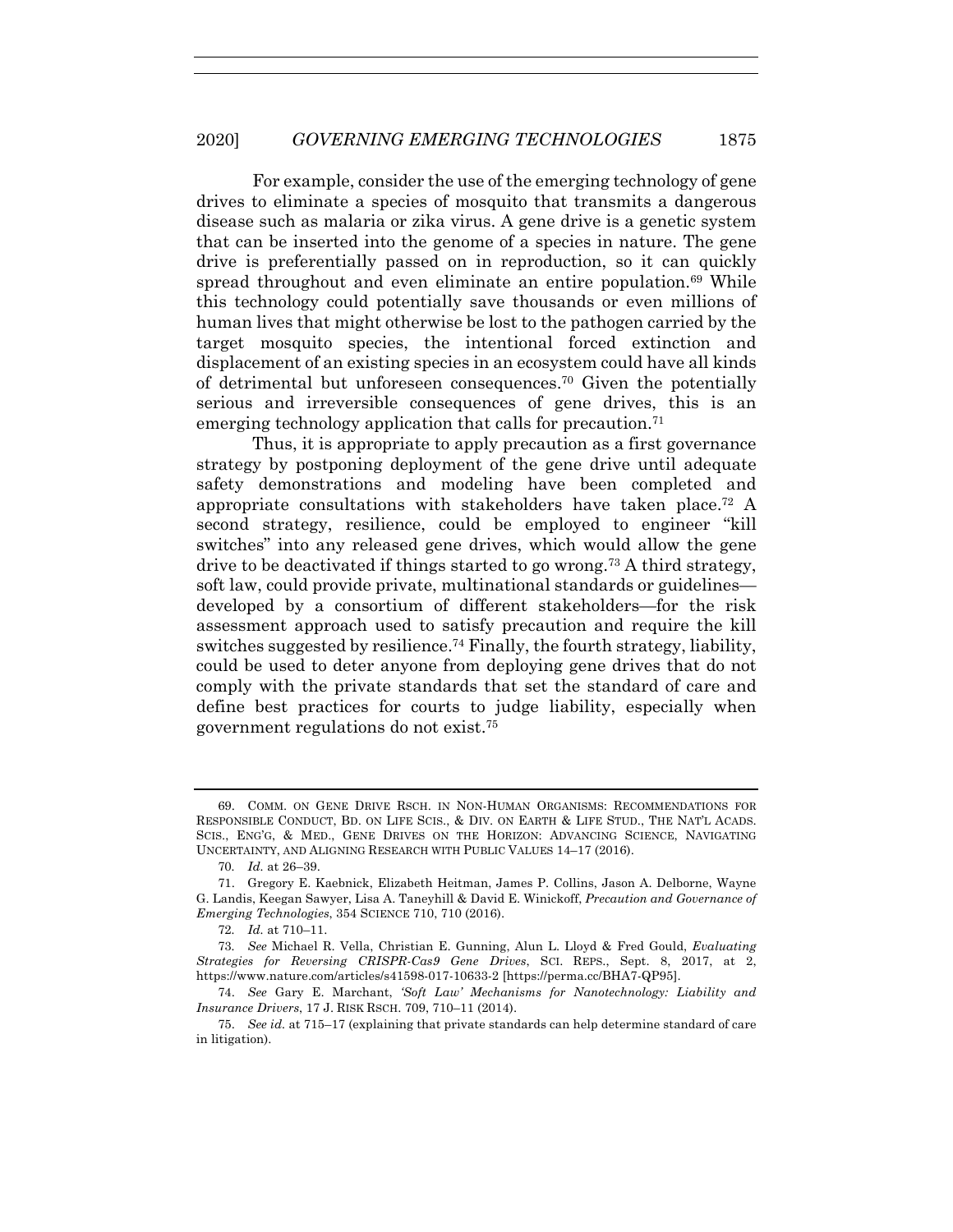This is just one example. But it is likely that most, if not all, emerging technology governance needs can be best addressed by some mix of the four governance strategies, whether it is two, three, or four strategies working together in coordination. The choice of which strategies to apply to a specific emerging technology problem, and the way those strategies should interact together, will likely be a case-bycase determination, with no generic playbook that applies across technologies and problems—at least initially. Over time and with accumulating experience, successful patterns and structures for integrating two or more governance approaches will likely emerge.

This need for ad hoc application of different strategies in a synergistic manner creates the need for coordination. This need for coordination among multiple actors is, again, a characteristic of successful schemes that deal with wicked problems.<sup>76</sup> This necessarily fragmented response "therefore requir[es] coordination to increase problem-solving capacity and effectively tackle wicked problems."77 Since many of these strategies involve actors outside of government, it is unlikely that government is the appropriate entity to provide this coordination function.

Wendell Wallach and I have called for Governance Coordinating Committees to do exactly this: coordinate the various actors and strategies that need to be integrated to govern any given emerging technology.78 More important than the specific coordinating mechanism we propose, our analysis shows the general and well-recognized need for some type of multistakeholder entity or forum for providing the necessary coordination.79 There is a need for creation of such a coordinating entity that does not itself implement the governance strategies, but rather helps to communicate and synchronize various governance initiatives, as well as to identify governance gaps that may require additional action or initiatives. Of course, creation of such a coordinating "orchestration" entity is not easy with many complex, unresolved issues about funding, decisionmaking, participation, scope,

<sup>76.</sup> Tom Christensen, Ole Martin Lægreid & Per Lægreid, *Administrative Coordination Capacity; Does the Wickedness of Policy Areas Matter?*, 38 POL'Y & SOC'Y 237, 237 (2019).

<sup>77.</sup> Catrien J.A.M Termeer, Art Dewulf & Robbert Biesbroek, *A Critical Assessment of the Wicked Problem Concept: Relevance and Usefulness for Policy Science and Practice*, 38 POL'Y & SOC'Y 167, 175 (2019).

<sup>78.</sup> Gary E. Marchant & Wendell Wallach, *Coordinating Technology Governance*, ISSUES SCI. & TECH., Summer 2015, at 43, 43–50.

<sup>79.</sup> Gary E. Marchant & Wendell Wallach, *Governing the Governance of Emerging Technologies*, *in* INNOVATIVE GOVERNANCE MODELS FOR EMERGING TECHNOLOGIES, *supra* note 5, at 136, 142–47 (describing various attempts to create an "issue manager" to coordinate governance of various emerging technologies).